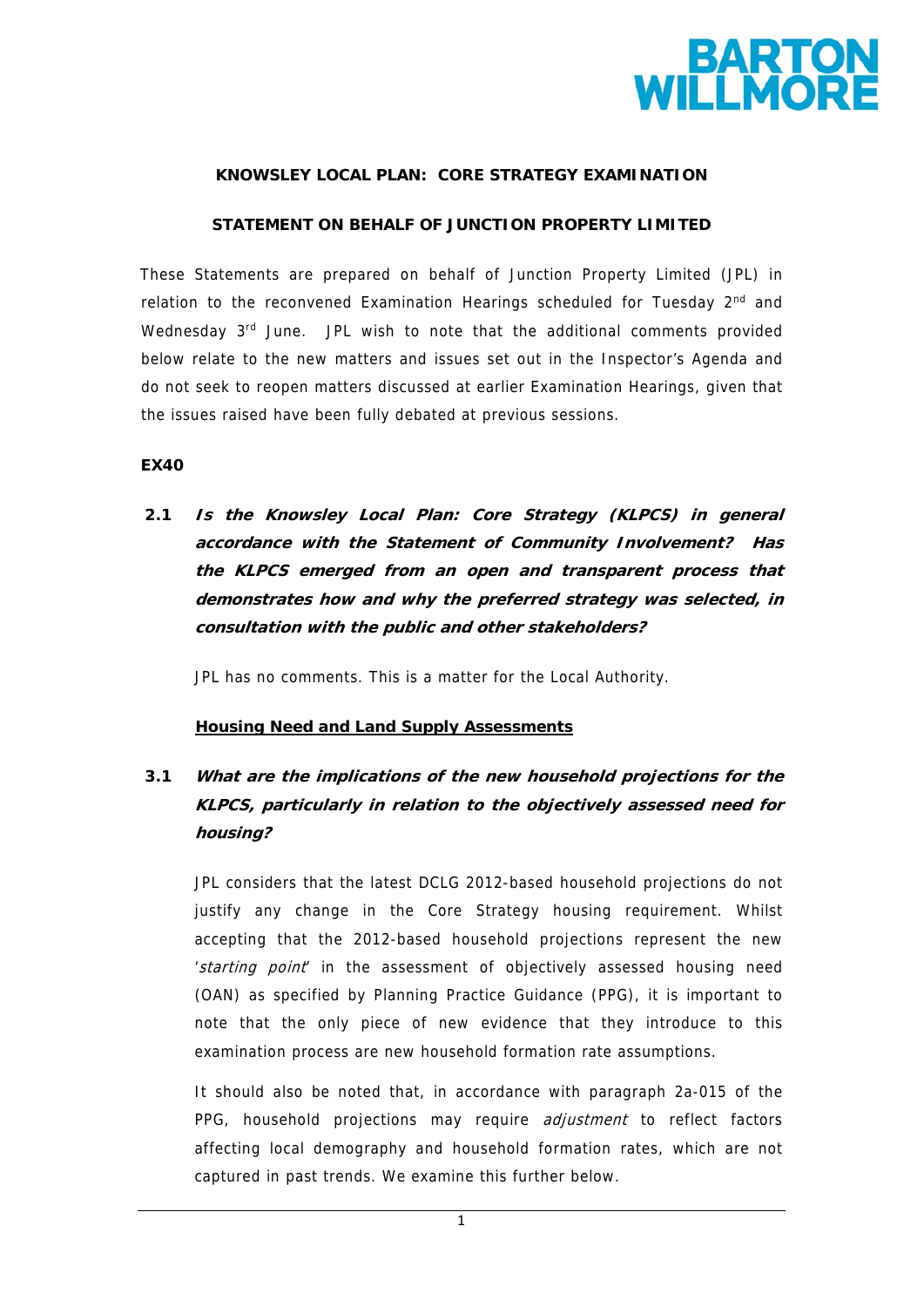

The 2012-based household projections comprise two parts, the first being the 2012-based sub national population projections (2012 SNPP) upon which we have previously provided comments to the Inspector in our July 2014 submissions (specifically in response to Q1.1). The second are new household formation rates, which are used to derive household counts from the projected population.

The 2012-based household projections project growth of +258 households per annum (2012 – 2028) in Knowsley. Whilst on the face of it this compares broadly with the 2011-based interim household projection, it disguises a significant and concerning fall in projected population growth.

The following table summarises the levels of population and household growth resulting from the current and past Government projection series'.

| <b>Series</b>          | Population growth<br>per annum | <b>Household growth</b><br>per annum |
|------------------------|--------------------------------|--------------------------------------|
| 2006-based (2011-2028) | $+315$                         | $+422$                               |
| 2008-based (2011-2028) | $+235$                         | $+355$                               |
| 2011-based (2011-2021) | $+310$                         | $+241$                               |
| 2012-based (2011-2028) | $+82$                          | $+258$                               |

Table 3.1.1: Summary of projected population and household growth

Source: CLG and ONS

The 2012-based SNPP projects growth of only +82 people per annum, resulting in total population growth over the plan period 2011 – 2028 of just 1,400 people. An analysis of the components of change underpinning the 2012 SNPP confirms that whilst there is projected to be +8,200 of natural change over the Plan period (i.e. births more than offsetting deaths), this is countered by a significant level of projected net out migration totalling - 6,700 people. Net out-migration is projected across most age groups, but it will impact most significantly on the District's working age population (16- 64), which is projected to decline from 93,781 people in 2012 to 85,452 people in 2028. The working age population under the 2012-SNPP forecast will decline by over 8,000 people over the Plan period.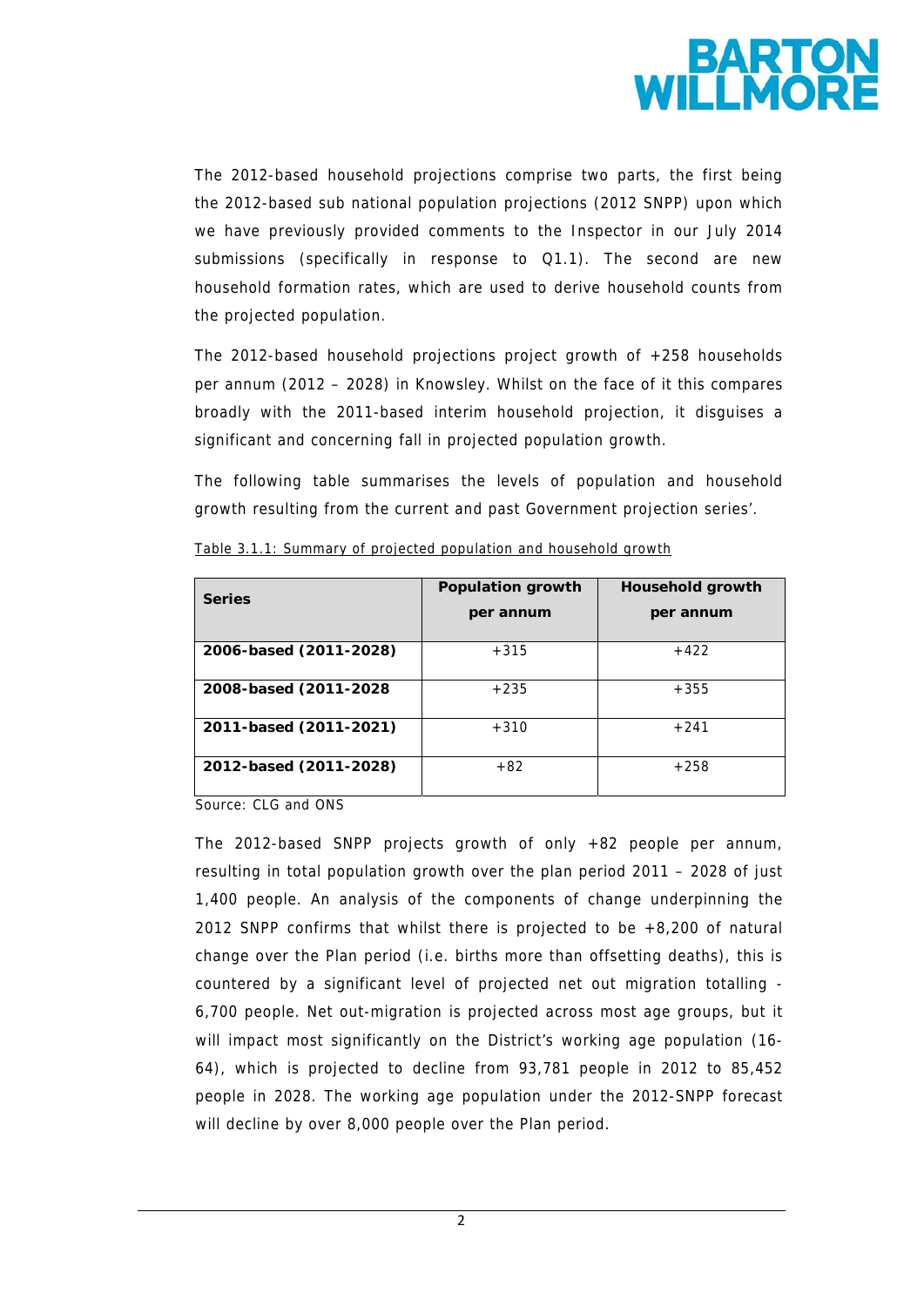

As we have stated in our earlier evidence, the Government projections are trend based and as such reflect the poor rate of housing delivery experienced in Knowsley in past years. This point is acknowledged by the Council in paragraph 3.2.4 of its Matter 3A statement (October 2013) where it states in the context of the 2011-based interim household projections that these are likely to have been significantly influenced by past under delivery. These same concerns apply equally to the more recent 2012-based household projections.

The 2012-based projections for Knowsley do not therefore provide a reasonable basis on which to plan for future housing growth.

Furthermore, whilst the household formation rates underpinning the 2012 based household projections do result in greater levels of household formation than the 2011-based interim household projections, it is important to note that the 2012-based household formation rates simply reflect a better understanding (by DCLG) of the implications of the 2011 Census than was available at the time of the 2011-based household projections. The 2012-based household formation rates remain trend based and continue to suppress the formation of household in younger age groups. We append to this statement a series of graphs summarising the projected levels of household formation by ten year age bands based upon the 2008-based, 2011-based and 2012-based household projections for comparison. These clearly show that whilst projected household formation in older age groups is broadly similar across all series, the 2012-based series assumes far lower levels of household formation in those younger age groups. Whilst this is an issue that is experienced nationally, it is also worsened by the poor rates of housing delivery locally, a point recognised by paragraph 2a-015 of the PPG.

It is quite clear that household formation rates are not the determining factor here, but rather the level of population growth which should be provided for to stabilise the population (an important objective of the Council), and provide for sustainable economic growth in accordance with paragraph 2a-18 of the PPG.

As detailed above the 2012 projections will result in a significant decline in the working age population of Knowsley. Paragraph 3.4.2 of the Council's Matter 3a Statement confirms that the provision of 466 dpa will provide for

3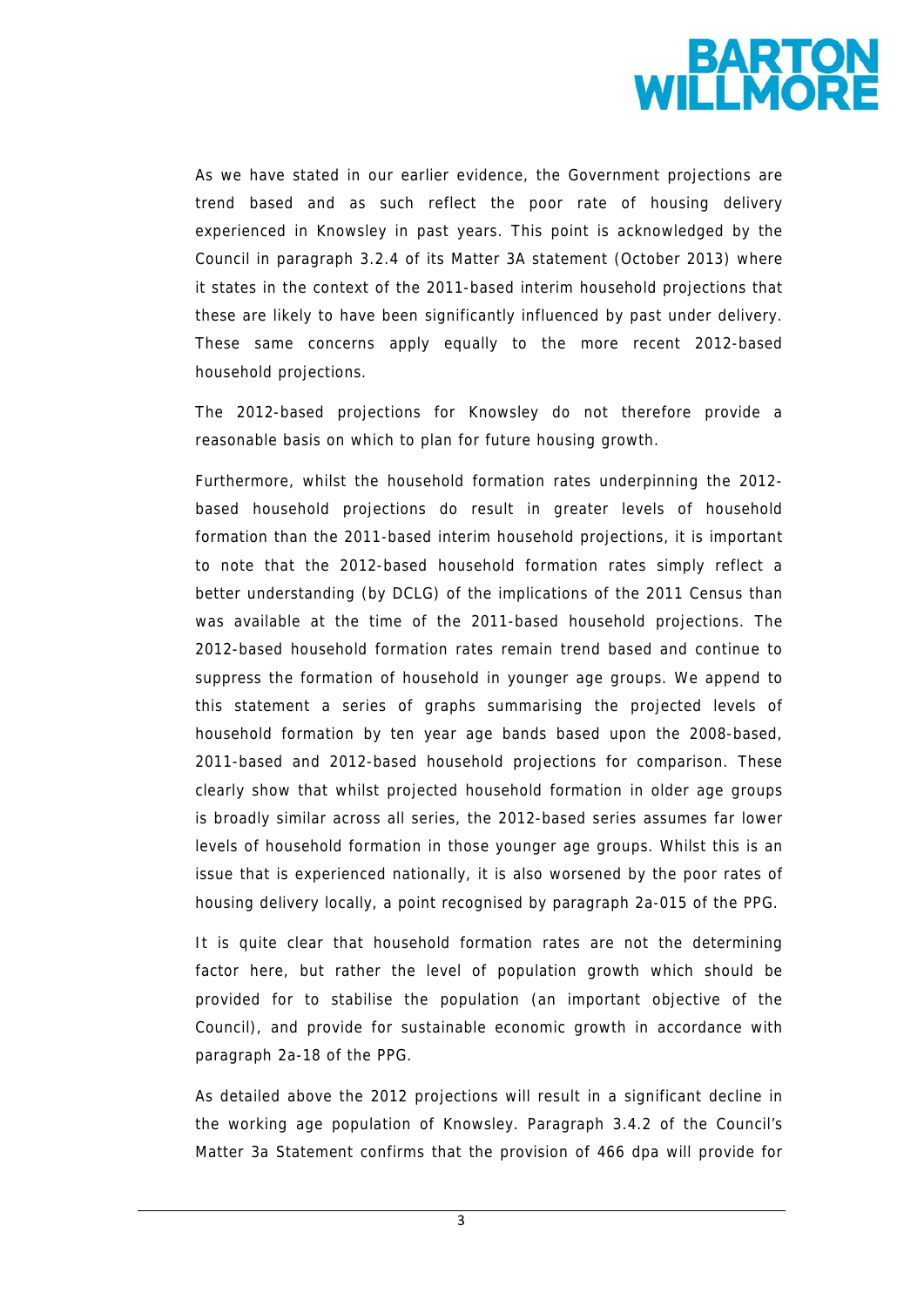

+44 jobs per annum in Knowsley, increasing to 266 jobs per annum on the basis of 575 dpa.

There is therefore a clear need to increase the OAN figure to approximately that being proposed in order to stabilise labour force levels. However, we note that the Council in a subsequent paragraph (3.4.4) of its Matter 3a Statement go on to state that 11,390 jobs could be created in Knowsley by 2028, and as such the level of housing proposed is very much a minimum.

Furthermore, and as we have previously highlighted in our Matter 3 Statement (paragraph 2.8), the Council's own evidence identified a need for 568 affordable, and 741 market homes per annum considerably higher than the 2012-based household projections.

In conclusion therefore we consider that the 2012-based household projections should not alter the Inspector's initial finding on the objectively assessed housing needs of Knowsley.

# **3.2 Are there other changes in the evidence base which materially affect the assessment of housing need, such as any update to the SHMA or changes in market signals?**

JPL is not aware of any changes in the evidence base which materially affect the assessment of housing need.

Following discussions with the Council, JPL understand that there has not been any update of the Strategic Housing Market Assessment.

In relation to market signals, JPL is aware of an upturn in the housing market in the Knowlsey area in line with that of the North West generally. This is a positive sign although JPL considers that this does not materially alter the evidence base position.

 **3.3 Are there changes in the evidence base which materially affect the housing land supply assessment (e.g. any significant changes to the availability of housing land, updated data on residential density, revisions to the housing trajectory, etc.)? Does the latest information on housing land availability show any significant variation of recent trends?** 

4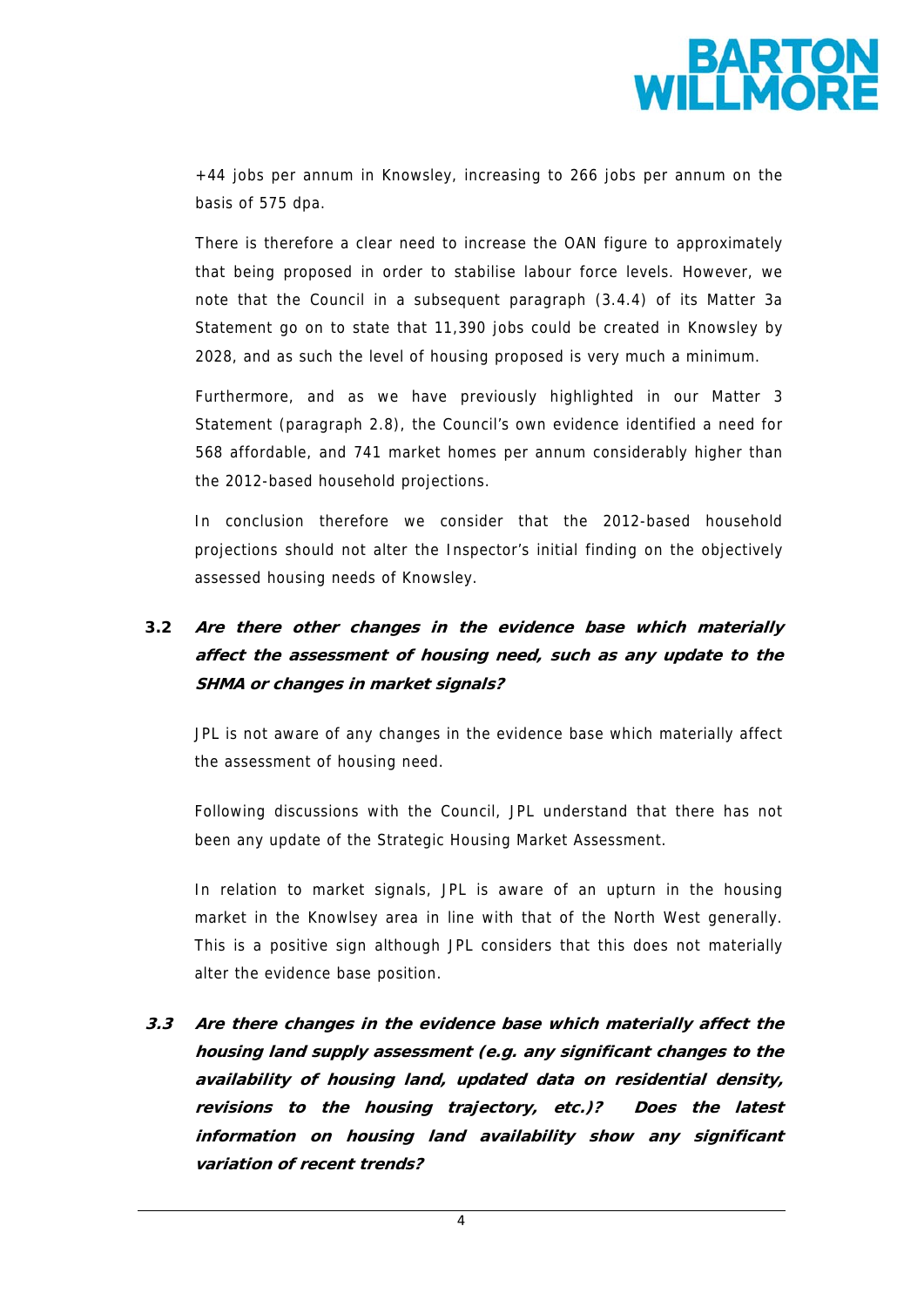

JPL has contacted the Council, which has confirmed that there is no further update to the Council's evidence regarding housing supply, with the exception of some anticipated further information to be released in relation to completions for 2014/2015. We have requested this information but we have been told that it is not yet available. JPL reserves its right to comment on any new information which may be produced.

#### **Ministerial Statements and revisions to Planning Practice Guidance**

# **3.4 What are the implications (if any) of the Ministerial Statements and PPG revisions for the KLPCS, particularly in relation to:**

### **a) Development in the Green Belt**

JPL notes that the recent Ministerial Statement regarding development in the Green Belt seeks to protect the Green Belt from all unauthorised development as part of the development control process. The Statement relates to development control matters and is not a matter for plan-making.

JPL maintains its position that it is entirely appropriate to review Green Belt boundaries as part of the Local Plan process where there are exceptional circumstances to warrant such a review, including the meeting of full objectively assessed housing needs.

### **b) Sustainable drainage systems**

No comments.

### **c) Housing standards**

The Council has proposed amendments to Policies CS17 and CS22 which change them from having mandatory requirements to one of encouragement. This follows discussions at previous Examination sessions.

The proposed changes are consistent with the PPG which states that Councils have the option to set additional technical requirements exceeding the minimum standards required by Building Regulations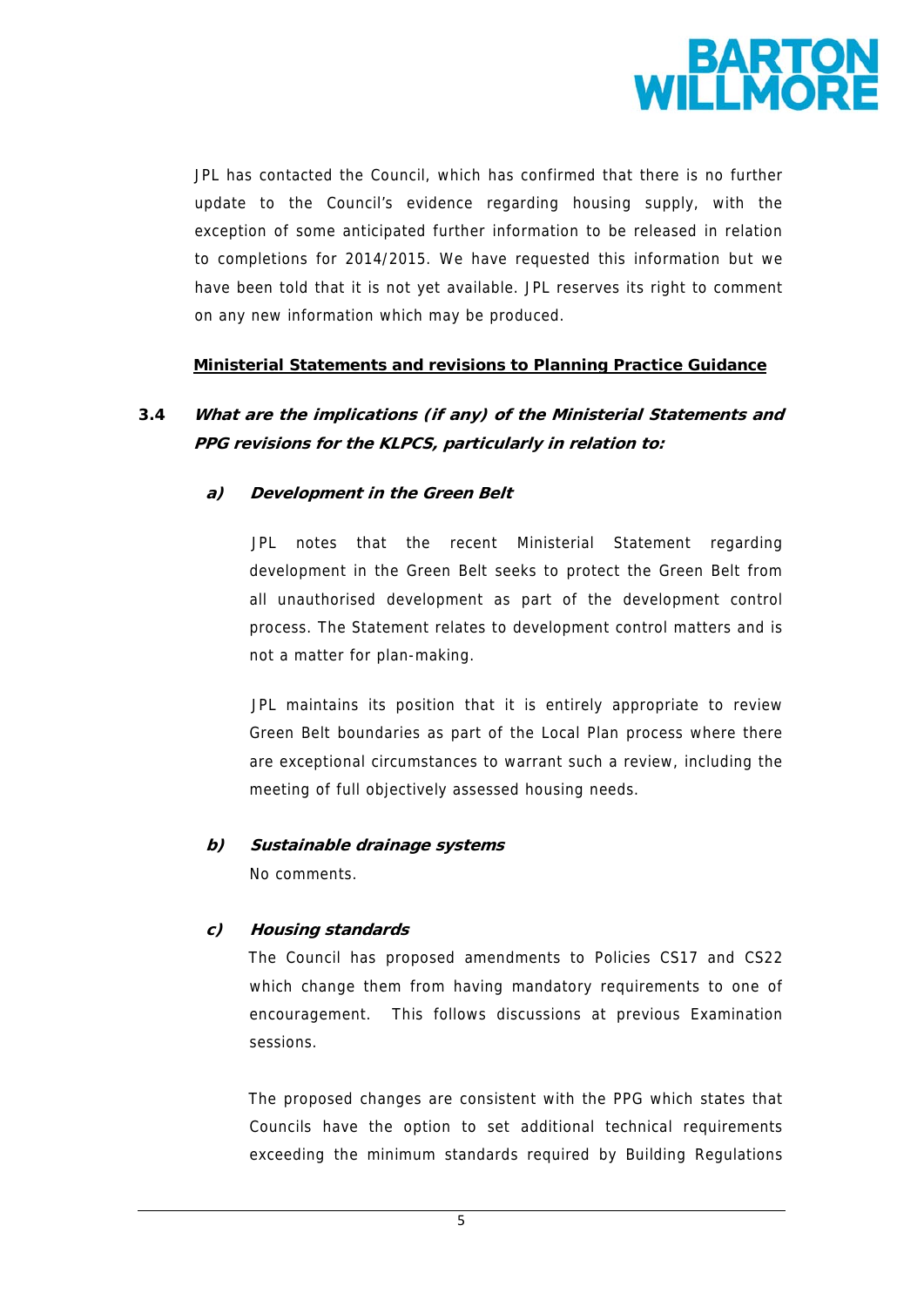

"in respect of access and water, and an optional nationally described space standard" but only where there is evidence of need and the impacts upon viability have been fully taken into account. Neither circumstance applies in Knowsley.

## **d) Affordable housing site-size thresholds**

This relates to smaller sites of up to 10 dwellings and does not materially affect matters raised in relation to the Knowsley Local Plan Examination.

# **e) Housing for older people**  No comments.

## **f) Planning obligations**

The recent Ministerial Statement in relation to planning obligations seeks to prepare new guidance on social housing relief under the amended CIL Regulations with the aim of increasing the delivery of affordable housing. JPL welcome these clarifications although this is not relevant in the context of the Knowsley Local Plan.

### **Other matters arising since July 2014 hearings**

### **3.5 Are there any other new matters relevant to the KLPCS?**

JPL does not consider there to be any other new matters which materially affect the Knowsley Local Plan Core Strategy.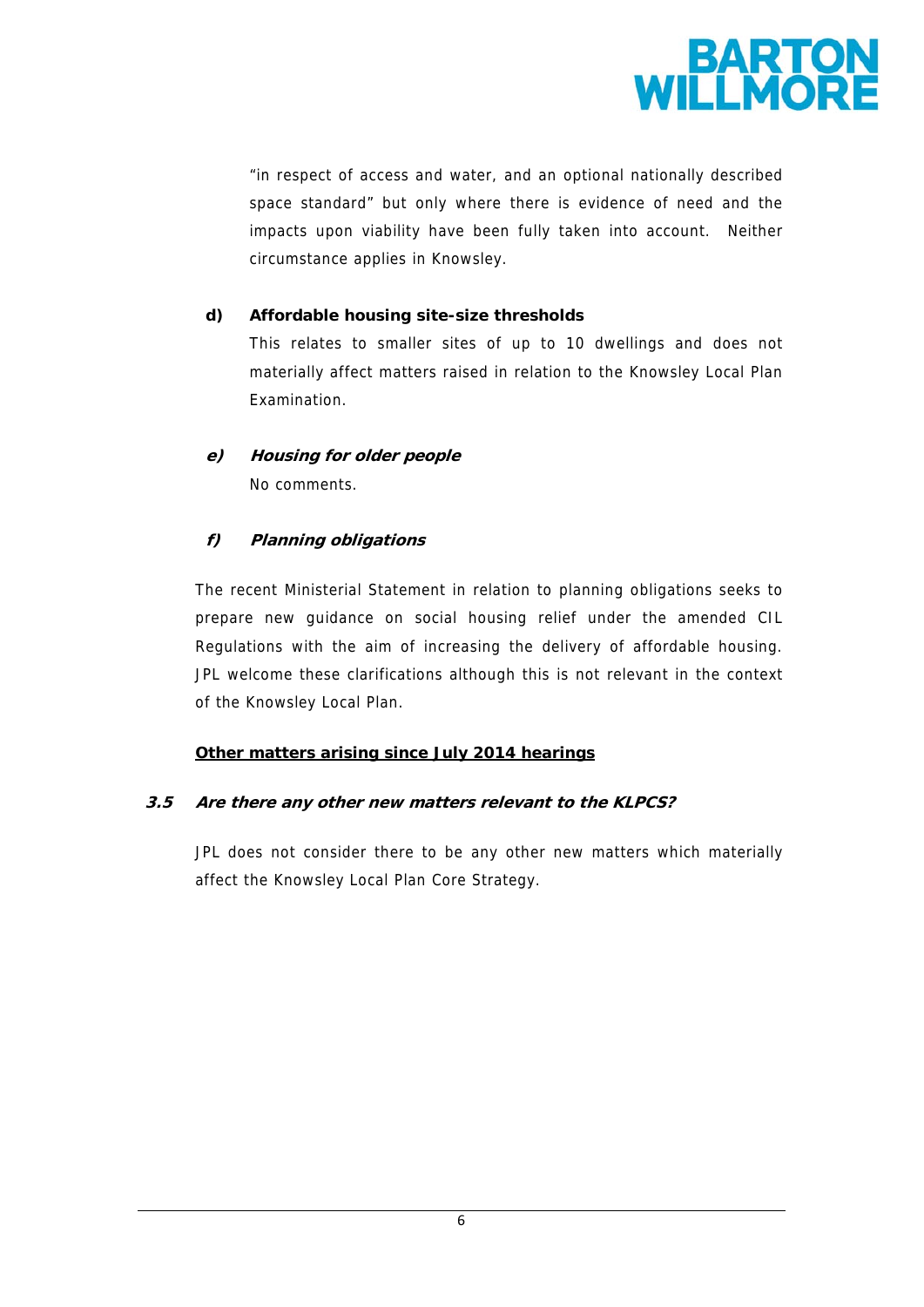

**EX41** 

### **Safeguarded land at Knowsley Village**

**4.1 Having regard to emerging matters including revisions to PPG relating to Green Belt protection, new household projections, evidence of increased densities on certain housing sites, and so on, and in light of recent substantial public opposition, is the proposal to safeguard land at Knowsley Village for housing development beyond the Plan period necessary and does it satisfy the exceptional circumstances test of national policy?** 

No Comment.

 **4.2 Given the representation submitted by Lord Derby, does the proposal to safeguard land at Knowsley Village for longer term housing development have the full support of the land owner? Is all the land likely to be available for development beyond the Plan period?** 

No Comment.

## **Sustainable Urban Extension (SUEs)**

 **4.3 Having regard to emerging matters including revisions to PPG relating to Green Belt protection, new household projections, evidence of increased densities on certain housing sites, and so on, and in light of further public opposition, are the proposed SUEs at the following locations justified and consistent with national policy?** 

## *(a)* **South of Whiston**

JPL note that this matter was subject to substantial debate at previous Examination sessions. It is the position of JPL that there is no substantive new evidence that has emerged since the debate during the previous hearing sessions to suggest that the proposed SUE at South of Whiston is no longer justified or consistent with National Policy.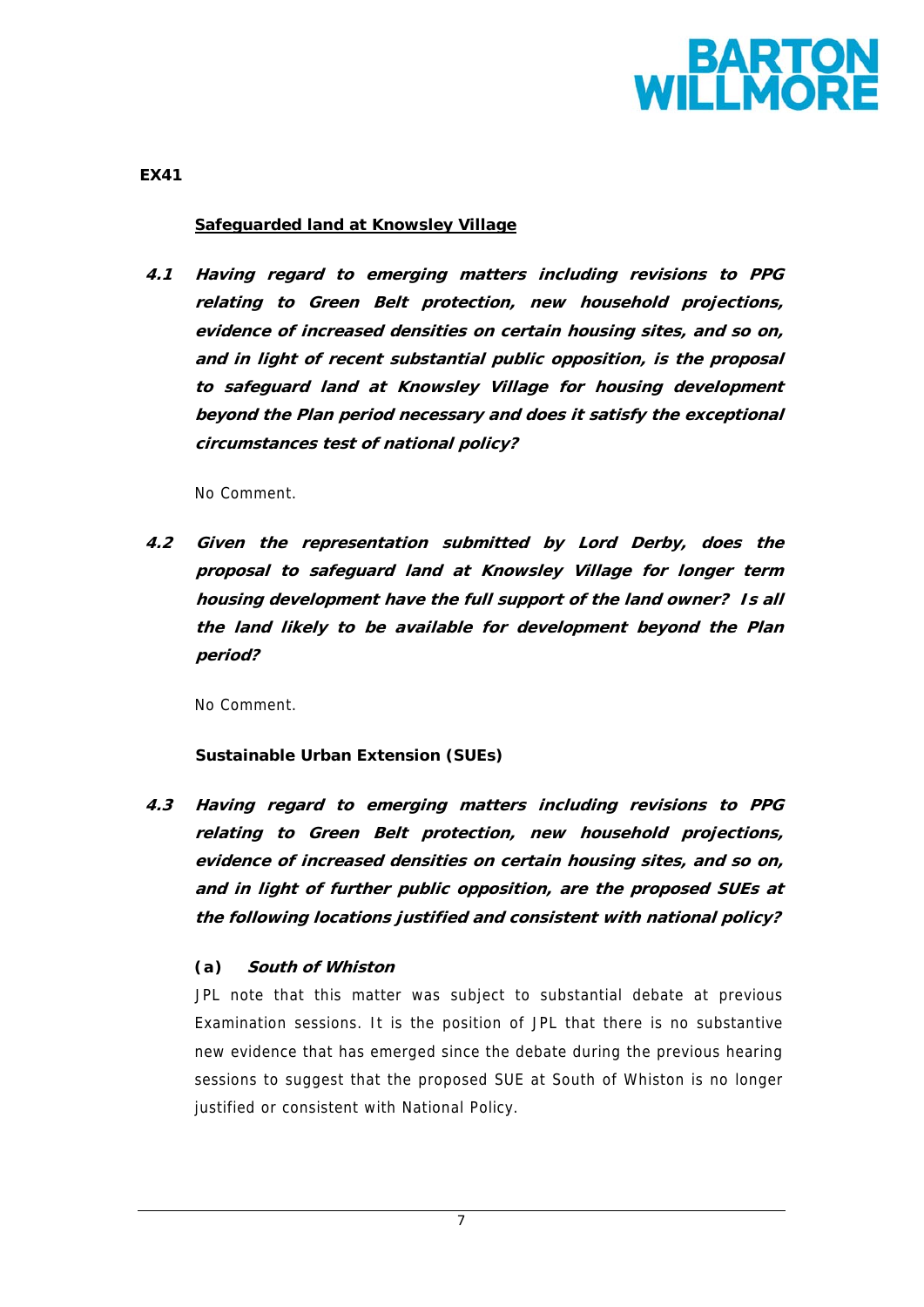

We set out in our representations to Matter 3, our clients' position in relation to the latest household projections and analysis which do not fundamentally alter the proposed housing requirements in the Knowsley Local Plan.

The latest revisions to the Planning Practice Guidance in relation to Green Belt protection are aimed at managing any unauthorised development rather than in a plan-making context and JPL is not aware of any substantive new evidence to suggest increased densities on other housing sites which would remove the need for Green Belt release.

JPL presented significant evidence at early Hearing sessions why the South of Whiston and Cronton sites should be identified as allocations. This can be summarised as follows:

- The sites are critical to the delivery of the spatial strategy for the Borough. The land north of the motorway (South of Whiston) would contribute nearly a quarter of the total housing provision required by Policy CS3. The land south of the motorway would be the largest employment site in the Borough, and is essential to attracting key employment target sectors such as knowledge based industries, advanced manufacturing and logistics.
- The development of the two sites is essential if the Core Strategy Spatial Vision is to be achieved in the plan period, especially those parts of the Vision relating to a stronger and more diverse economy "which will help drive economic growth in the wider Liverpool City Region", and to meeting needs and providing "a wide choice of housing."
- Due to their size, location and quality, the sites have the potential to have a transformative impact on the housing and employment offer of Knowsley.
- Because of their scale and the amount of infrastructure required for their development, the two sites will have significant lead-in times and very long construction periods. In particular, the development of the housing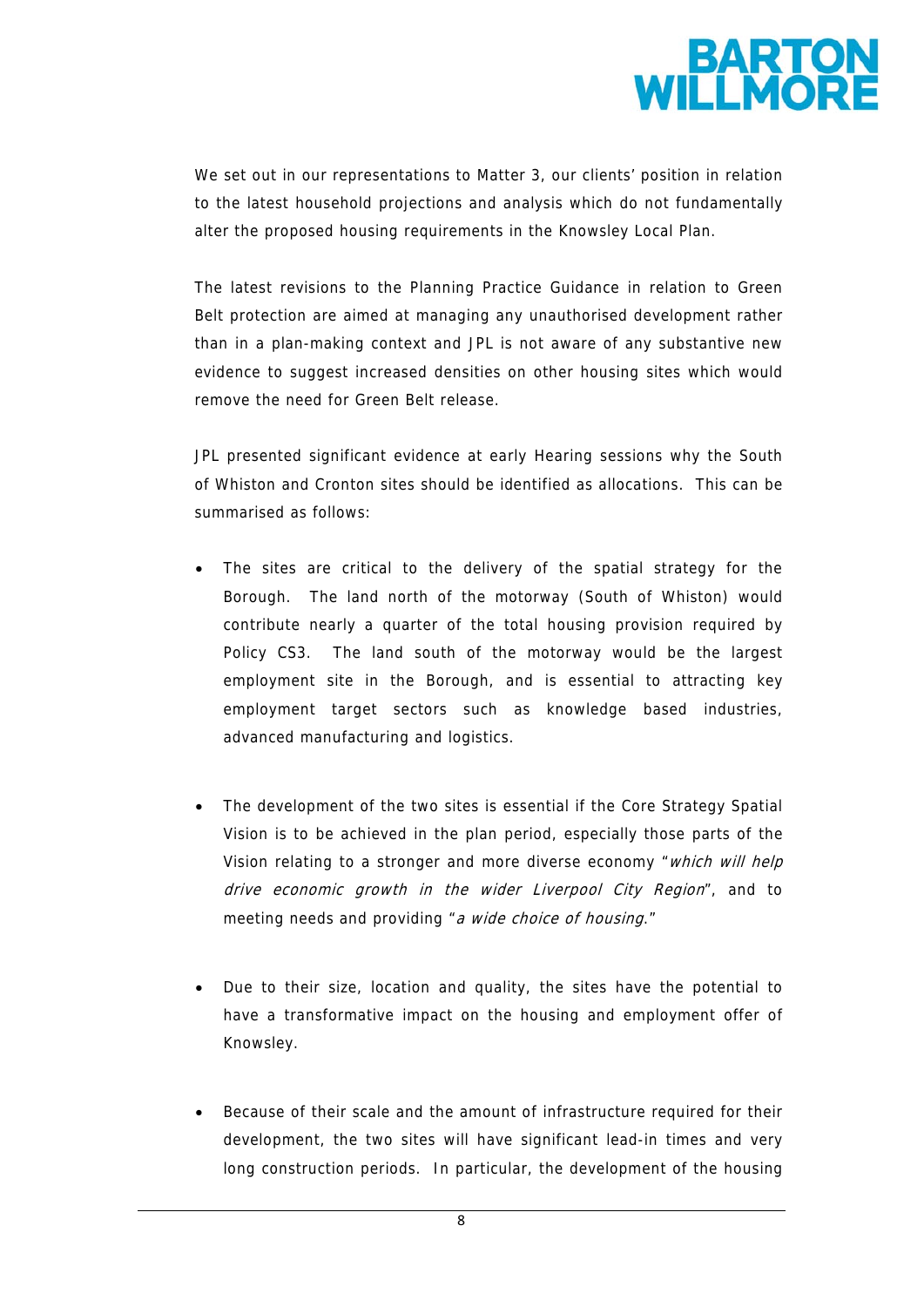

site to the north of the motorway (with its capacity of over 1600 dwellings), will take at least 15 years to develop out. If development is not allowed early in the plan period, the two sites would not be able to make their full contribution to meeting housing and employment needs in the plan period. In such circumstances, other 'Green Belt' sites would need to be brought forward to compensate.

- There are no overriding environmental objections to the development of the two sites. Neither site makes an essential contribution to the Green Belt, as shown by the Knowsley Green Belt Study. Cronton Road and Fox's Bank Lane make defensible long-term Green Belt boundaries. There would be a loss of open land but this is inevitable if the housing needs of the Borough are to be met.
- These proposals are viable and achievable in the plan period. Substantial interest has been expressed in the development of the two sites by volume housebuilders and commercial developers.
- There are no issues over the potential boundaries of the two proposed sites which are defined by public roads and the existing built-up area. As such, further consideration in the Allocations DPD would add very little value to the process.
- *(b)* **South of M62 (employment location)**  See above.
- *(c)* **East of Halewood**  No comment.
- *(d)* **Knowsley Lane, Huyton**  No comment.
- *(e)* **Edenhurst Avenue, Huyton** No comment.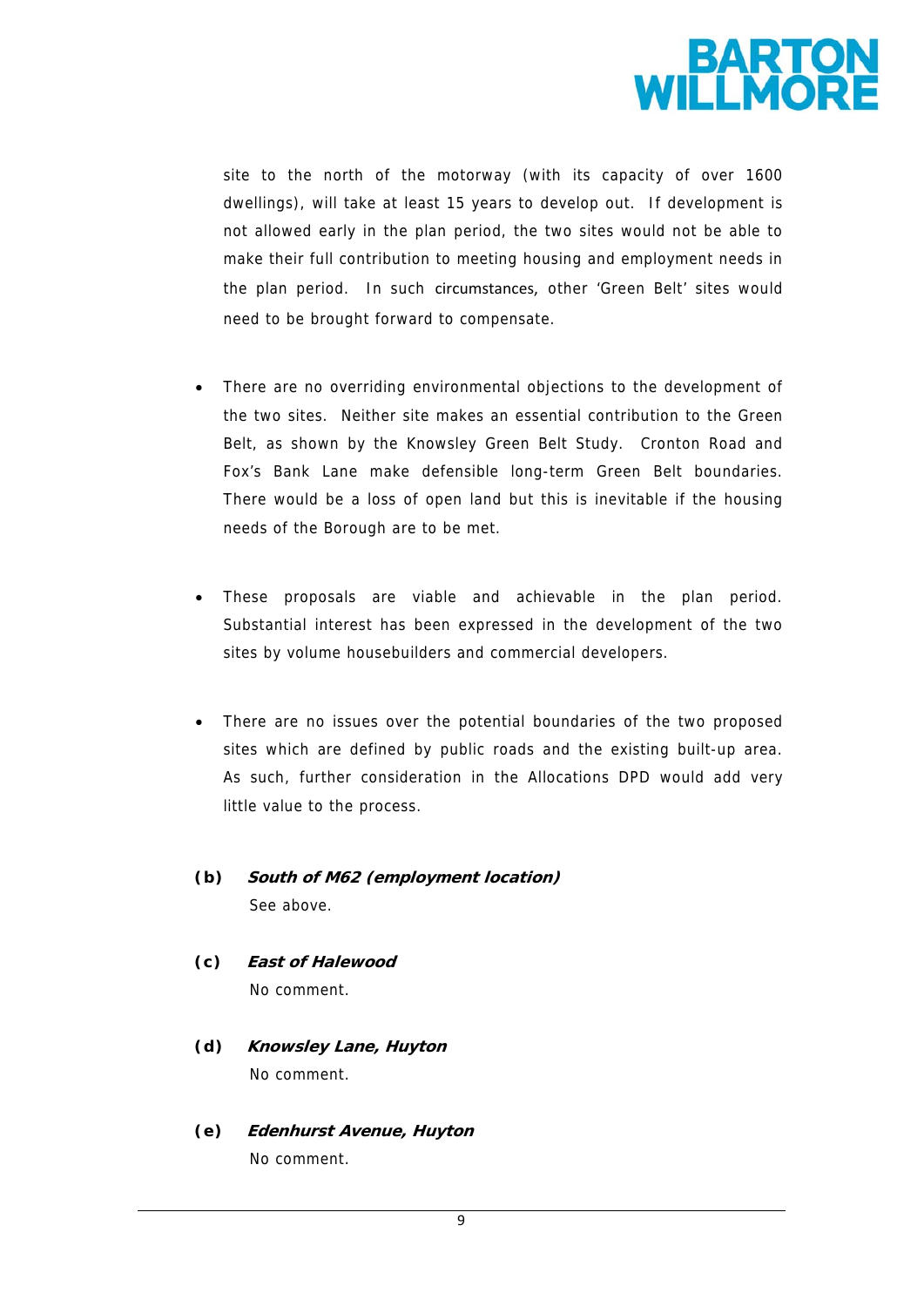

*(f)* **A58 Prescot**  No comment.

*(g)* **Carr Lane, Prescot**  No comment.

## **Wording of Main Modifications**

**4.4 Are further adjustments to the wording of the following policies necessary?** 

## *(a)* **SUE 2**

Overall, JPL welcomes the wording of Policy SUE2 as set out in the Main Modifications. This Policy provides a suitable policy framework for bringing forward the SUEs and is consistent with other Policies in other Local Plan Strategies.

JPL however **OBJECTS** to the third part of Policy SUE2 where it says that the masterplan required under the policy to accompany any planning applications for the site should "accord" with development plan policy "and any associated Supplementary Planning Document." There is of course no objection to the principle that the masterplan should accord with development plan policy. However the development plan should not impose a requirement that the masterplan for a site must "accord with" the proposed Supplementary Planning Document. Such a requirement would effectively incorporate the supplementary planning document into the development plan policy as lack of accordance with it would create conflict with Policy SUE2 itself. This is wholly inappropriate because supplementary planning documents are not subject to the same rigorous statutory procedures and testing as development plan policies.

It must be emphasised that development plan policies only receive the status accorded to them under Section 38(6) of the 2004 Act after they have been independently tested and examined, and found to meet the tests of soundness set out in national policy. They are also subject to very exacting and lengthy procedures for stakeholder and public involvement and consultation. In contrast, supplementary planning documents are not the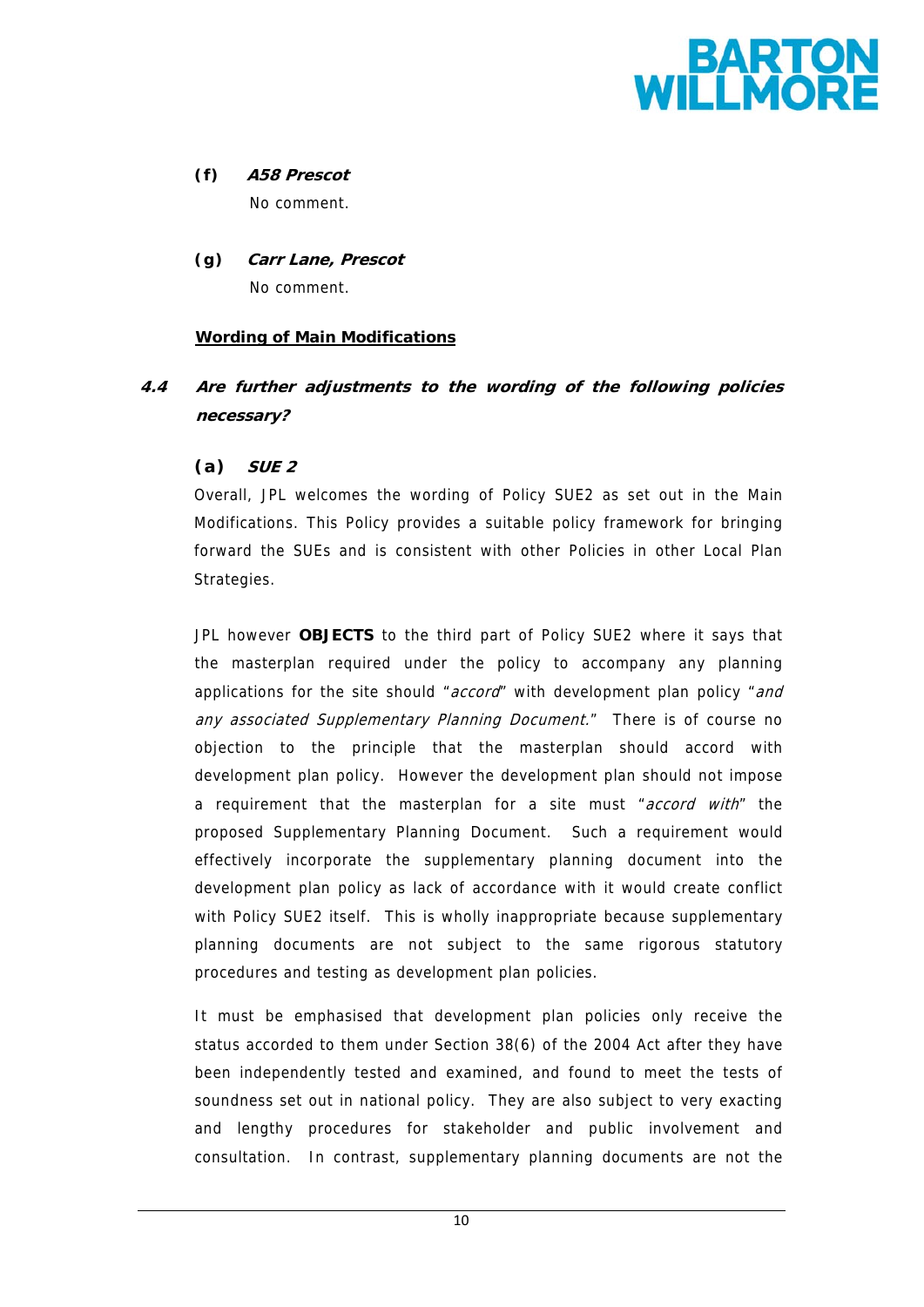

subject of any independent examination or testing against the tests of soundness. Moreover they are not required to undergo the same rigorous requirements for stakeholder and public involvement and consultation. Because of these differences, planning law gives development plan policy and supplementary planning documents very different statuses in decisionmaking.

Section 38(6) of the 2004 Act requires that applications for planning permission must be determined in accordance with the development plan unless material considerations indicate otherwise. Under this section of the Act, a supplementary planning document has only the status of a material consideration to which regard should be given. It is not development plan policy where there is an expectation of accordance unless material considerations indicate otherwise. As such, a proposal which accords with the development plan but is not in accordance with a supplementary planning document would still receive the presumption in favour under Section 38(6). The proposed modification seeks to reverse this position as established by statute. The same would apply to the national policy position, and in particular the presumption in favour of sustainable development under paragraphs 14, 196 and 197 of the NPPF.

The proposed supplementary planning documents for the sustainable urban extensions have not, of course, been prepared yet. As such, it is not known what matters they will cover or whether their policies and proposals will be consistent with national policy and guidance, especially in respect of viability which is so important to the delivery of the Core Strategy as a whole. In such circumstances, it is wholly inappropriate for Policy SUE2 to require planning decisions to accord with them. We note in this respect that the Council has suggested other proposed modifications that remove any requirement for proposals to accord with supplementary planning documents. A similar change should be made here.

To assist the Inspector, we attached Counsel's Written Opinion to our representations which confirms that the provisions of Policy SUE2 so far as they relate to the proposed Supplementary Planning Documents would be potentially unlawful and may be capable of successful challenge in the Courts.